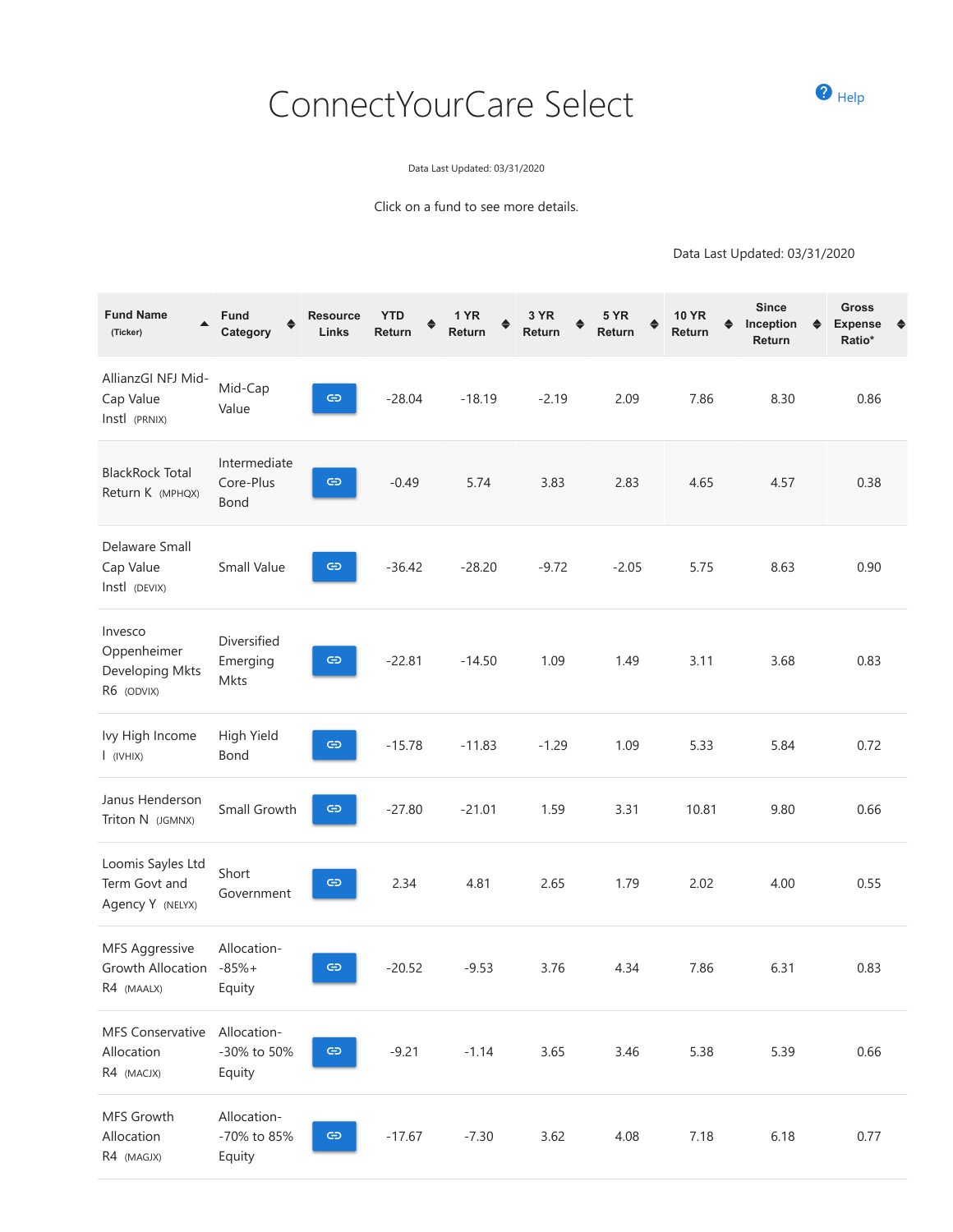| <b>Fund Name</b><br>(Ticker)                                    | Fund<br>Category                     | <b>Resource</b><br>Links | <b>YTD</b><br>Return | 1 YR<br>Return | 3 YR<br>Return | 5 YR<br>Return | <b>10 YR</b><br>Return | <b>Since</b><br>Inception<br>Return | Gross<br><b>Expense</b><br>♠<br>♦<br>Ratio* |
|-----------------------------------------------------------------|--------------------------------------|--------------------------|----------------------|----------------|----------------|----------------|------------------------|-------------------------------------|---------------------------------------------|
| MFS International<br><b>Intrinsic Value</b><br>R6 (MINJX)       | Foreign<br>Large<br>Growth           | ඏ                        | $-13.45$             | $-2.80$        | 5.62           | 5.72           | 8.43                   | 6.11                                | 0.63                                        |
| <b>MFS Moderate</b><br>Allocation<br>R4 (MAMJX)                 | Allocation-<br>-50% to 70%<br>Equity | ඏ                        | $-13.15$             | $-3.69$        | 3.87           | 3.89           | 6.43                   | 5.89                                | 0.71                                        |
| <b>PIMCO</b><br>StocksPLUS Intl<br>(USD-Hedged)<br>Inst (PISIX) | Foreign<br>Large Blend               | ඏ                        | $-24.42$             | $-14.98$       | $-1.27$        | 0.40           | 5.98                   | 7.38                                | 0.87                                        |
| PIMCO Total<br>Return Instl (PTTRX)                             | Intermediate<br>Core-Plus<br>Bond    | $\oplus$                 | 2.19                 | 7.64           | 4.51           | 3.24           | 4.11                   | 7.13                                | 0.71                                        |
| Principal MidCap<br>Institutional (PCBIX) Growth                | Mid-Cap                              | $\oplus$                 | $-23.88$             | $-8.79$        | 5.77           | 5.97           | 12.31                  | 9.80                                | 0.69                                        |
| Schwab S&P 500<br>Index (SWPPX)                                 | Large Blend                          | $\oplus$                 | $-19.60$             | $-6.99$        | 5.08           | 6.67           | 10.44                  | 6.98                                | 0.02                                        |
| Schwab Small Cap<br>Index (SWSSX)                               | Small Blend                          | G                        | $-30.56$             | $-23.89$       | $-4.57$        | $-0.19$        | 7.06                   | 7.00                                | 0.04                                        |
| Schwab Target<br>2020 Index (SWYLX) 2020                        | Target-Date                          | ඏ                        | $-7.92$              | $-0.17$        | 3.91           | N/A            | N/A                    | 4.29                                | 0.13                                        |
| Schwab Target<br>2030 Index (SWYEX) 2030                        | Target-Date                          | ඏ                        | $-13.95$             | -4.99          | 3.10           | N/A            | N/A                    | 4.17                                | 0.13                                        |
| Schwab Target<br>2040<br>Index (SWYGX)                          | Target-Date<br>2040                  | ඏ                        | $-17.61$             | $-8.20$        | 2.41           | N/A            | N/A                    | 3.97                                | 0.13                                        |
| Schwab Target<br>2050<br>Index (SWYMX)                          | Target-Date<br>2050                  | ඏ                        | $-20.02$             | $-10.35$       | 1.79           | N/A            | N/A                    | 3.63                                | 0.13                                        |
| Schwab Target<br>2060<br>Index (SWYNX)                          | Target-Date<br>$2060+$               | $\oplus$                 | $-21.21$             | $-11.50$       | 1.46           | N/A            | N/A                    | 3.43                                | 0.13                                        |
| Vanguard Equity-<br>Income<br>Adm (VEIRX)                       | Large Value                          | ඏ                        | $-23.06$             | $-13.20$       | 1.03           | 4.55           | 9.61                   | 6.70                                | 0.18                                        |